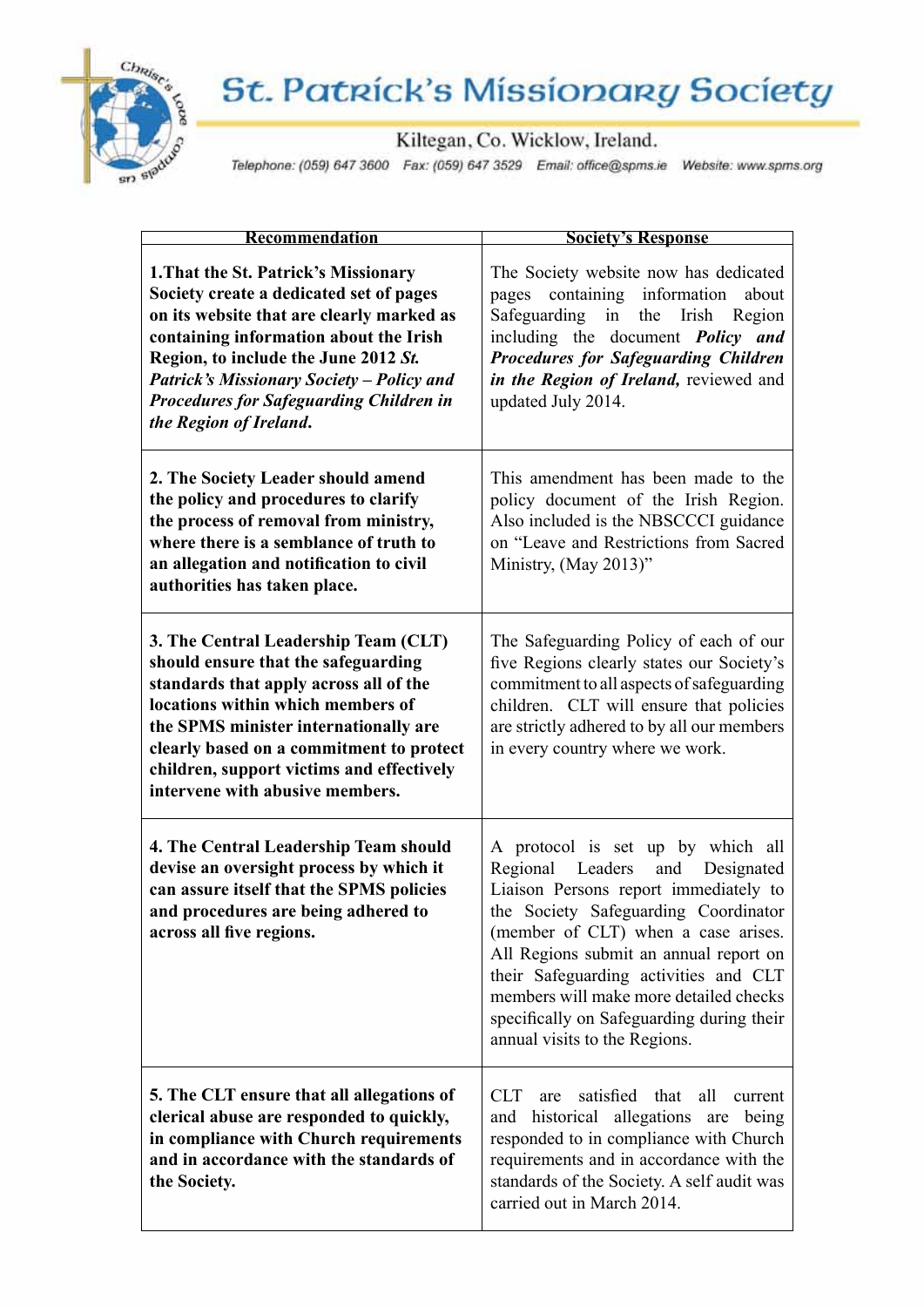| 6. The CLT should ensure that<br>appropriate canonical sanctions in<br>accordance with current Church guidance<br>are placed on those who are suspected of<br>having committed serious delicts involving<br>children and who remain within the<br>Society.                                                                                                                                                                                                                                                                                                                                                                                         | All cases have been reviewed in the light<br>of current Church guidance and two<br>requests for canonical sanctions have<br>been made recently to Rome.                                                                                                                                                                                                                                                                         |
|----------------------------------------------------------------------------------------------------------------------------------------------------------------------------------------------------------------------------------------------------------------------------------------------------------------------------------------------------------------------------------------------------------------------------------------------------------------------------------------------------------------------------------------------------------------------------------------------------------------------------------------------------|---------------------------------------------------------------------------------------------------------------------------------------------------------------------------------------------------------------------------------------------------------------------------------------------------------------------------------------------------------------------------------------------------------------------------------|
| 7. The CLT should meet formally with<br>the Irish region Advisory Panel to clarify<br>any outstanding concerns that may<br>exist for members of either group. This<br>engagement should lead to the situation<br>where access to all relevant information<br>that is held within the Society is shared<br>with those who are engaged in the task<br>of deciding on how safeguarding cases<br>should be responded to, and to ensure<br>that appropriate management plans<br>are in place and are working. At this<br>meeting, all child safeguarding roles<br>and responsibilities within the Society in<br>Ireland need to be agreed and recorded. | On the advice of the NBSCCCI the<br>Regional Leaders in Ireland have decided<br>that they will in future avail of the<br>services of NCMRG. In addition they<br>have employed a professionally qualified<br>Safeguarding Officer and have set up an<br>Irish Regional Safeguarding Committee.<br>CLT are satisfied that these structural<br>changes incorporate all the roles of the<br>previous Irish Regional Advisory Panel. |
| 8. The Society Leader should receive a                                                                                                                                                                                                                                                                                                                                                                                                                                                                                                                                                                                                             | An internal audit was conducted in                                                                                                                                                                                                                                                                                                                                                                                              |
| copy of the minutes from every meeting of                                                                                                                                                                                                                                                                                                                                                                                                                                                                                                                                                                                                          | March 2014 and the same protocol will                                                                                                                                                                                                                                                                                                                                                                                           |
| each of the five separate Advisory Panels;                                                                                                                                                                                                                                                                                                                                                                                                                                                                                                                                                                                                         | be used for an annual audit. As part of                                                                                                                                                                                                                                                                                                                                                                                         |
| and the CLT should initiate a system of                                                                                                                                                                                                                                                                                                                                                                                                                                                                                                                                                                                                            | this protocol all Regions are now sending                                                                                                                                                                                                                                                                                                                                                                                       |
| internal audit to ensure that all panels are                                                                                                                                                                                                                                                                                                                                                                                                                                                                                                                                                                                                       | an annual report and the minutes of their                                                                                                                                                                                                                                                                                                                                                                                       |
| operating effectively.                                                                                                                                                                                                                                                                                                                                                                                                                                                                                                                                                                                                                             | Advisory Panel meetings to CLT.                                                                                                                                                                                                                                                                                                                                                                                                 |
| 9. The CLT should consider how web                                                                                                                                                                                                                                                                                                                                                                                                                                                                                                                                                                                                                 | Unfortunately broadband services in the                                                                                                                                                                                                                                                                                                                                                                                         |
| conferencing could be utilised by a                                                                                                                                                                                                                                                                                                                                                                                                                                                                                                                                                                                                                | developing countries where we work are                                                                                                                                                                                                                                                                                                                                                                                          |
| competent trainer to help to strengthen                                                                                                                                                                                                                                                                                                                                                                                                                                                                                                                                                                                                            | not adequate for web conferencing. When                                                                                                                                                                                                                                                                                                                                                                                         |
| the developing framework that it has put                                                                                                                                                                                                                                                                                                                                                                                                                                                                                                                                                                                                           | they improve in the future the Society                                                                                                                                                                                                                                                                                                                                                                                          |
| in place to safeguard vulnerable children.                                                                                                                                                                                                                                                                                                                                                                                                                                                                                                                                                                                                         | will look at this recommendation again.                                                                                                                                                                                                                                                                                                                                                                                         |
| 10. The CLT should ensure that a                                                                                                                                                                                                                                                                                                                                                                                                                                                                                                                                                                                                                   | The Training Needs Assessment was                                                                                                                                                                                                                                                                                                                                                                                               |
| <b>Training-Needs Assessment is conducted</b>                                                                                                                                                                                                                                                                                                                                                                                                                                                                                                                                                                                                      | carried out and a Training Plan has been                                                                                                                                                                                                                                                                                                                                                                                        |
| among all members of the Irish region,                                                                                                                                                                                                                                                                                                                                                                                                                                                                                                                                                                                                             | developed and is being carried out. The                                                                                                                                                                                                                                                                                                                                                                                         |
| and that a Training plan for that region is                                                                                                                                                                                                                                                                                                                                                                                                                                                                                                                                                                                                        | Irish Regional Safeguarding Officer is                                                                                                                                                                                                                                                                                                                                                                                          |
| subsequently developed and implemented.                                                                                                                                                                                                                                                                                                                                                                                                                                                                                                                                                                                                            | responsible for Training.                                                                                                                                                                                                                                                                                                                                                                                                       |
| 11. The CLT should explore ways in which                                                                                                                                                                                                                                                                                                                                                                                                                                                                                                                                                                                                           | An internal audit of our files has listed all                                                                                                                                                                                                                                                                                                                                                                                   |
| it can communicate its willingness to                                                                                                                                                                                                                                                                                                                                                                                                                                                                                                                                                                                                              | alleged victims. Renewed attempts are                                                                                                                                                                                                                                                                                                                                                                                           |
| engage with victims of abuse committed                                                                                                                                                                                                                                                                                                                                                                                                                                                                                                                                                                                                             | being made to identify and contact those                                                                                                                                                                                                                                                                                                                                                                                        |
| by its members in a way which is                                                                                                                                                                                                                                                                                                                                                                                                                                                                                                                                                                                                                   | who have not already been contacted. We                                                                                                                                                                                                                                                                                                                                                                                         |
| supportive and respectful of their                                                                                                                                                                                                                                                                                                                                                                                                                                                                                                                                                                                                                 | are awaiting an additional standard on                                                                                                                                                                                                                                                                                                                                                                                          |
| situation.                                                                                                                                                                                                                                                                                                                                                                                                                                                                                                                                                                                                                                         | outreach to victims from NBSCCCI.                                                                                                                                                                                                                                                                                                                                                                                               |